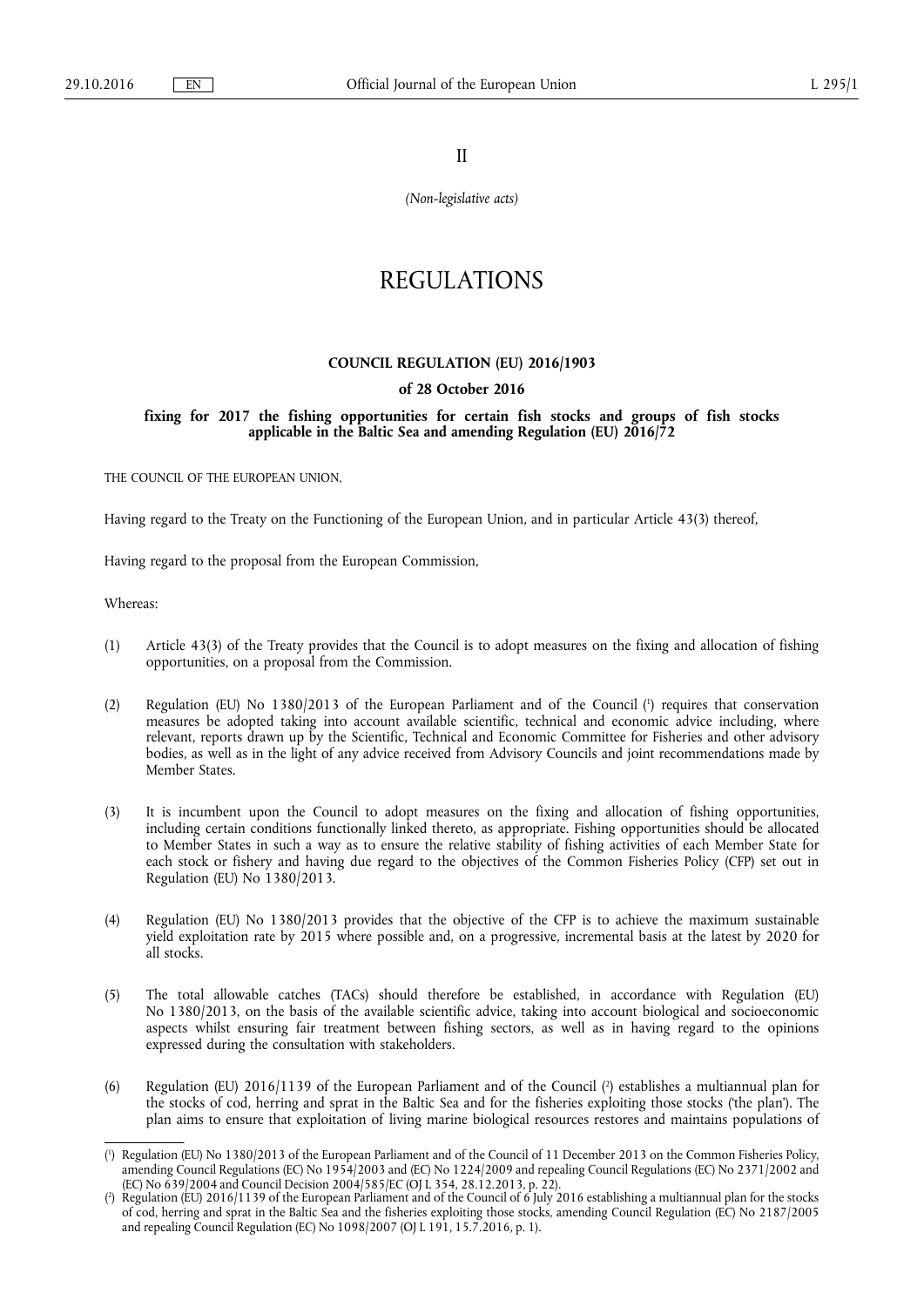harvested species above levels which can produce the maximum sustainable yield. To that end, the target fishing mortality for the stocks concerned, expressed in ranges, is to be achieved as soon as possible and, on a progressive, incremental basis, by 2020. It is appropriate that the catch limits applicable in 2017 for the cod, herring and sprat stocks in the Baltic Sea are established with a view to achieving the objectives of the plan.

- (7) According to the Plan, when scientific advice indicates that the spawning stock biomass of any of the stocks concerned is below the reference points for spawning stock biomass set out in Annex II to Regulation (EU) 2016/1139, all apropriate remedial measures are to be adopted in order to ensure the rapid return of the stock concerned to levels above the level capable of producing the maximum sustainable yield. The International Council for the Exploration of the Sea (ICES) has indicated the biomass of Western stock of Baltic cod to be below the conservation reference points set out in Annex II to that Regulation. Consequently, it is appropriate that fishing opportunities for Western Baltic cod are set below the fishing mortality range in Annex I, column B to Regulation (EU) 2016/1139, at such a level that takes into account the decrease in the biomass. To that end, it is necessary to take into account the timeline for the achievement of the objectives of the CFP in general and of the plan in particular, the expected effect of remedial measures taken and the need to ensure economic, social and employment benefits, as set out in Article 2 of Regulation (EU) No 1380/2013.
- (8) Further remedial measures should be taken. An extension of the currently applicable six-week closure period by additional two weeks would increase protection for spawning aggregations of cod. According to scientific advice, recreational fisheries for the Western Baltic cod contributes significantly to the overall fishing mortality of that stock. Taking into account the current status of that stock, it is appropriate to adopt certain measures on recreational fisheries. More particularly, a daily bag limit per fisherman should apply that should be more restrictive during the spawning period. This is without prejudice to the principle of relative stability applicable to commercial fishing activities.
- (9) As regards the Eastern stock of Baltic cod, due to changes in its biology, the ICES has not been able to establish biological reference points and has instead advised that the TAC for that cod stock be based on a data limited approach. It is therefore appropriate, in order to contribute to the achievement of the objectives of the plan, to fix the TAC for Eastern Baltic cod in accordance with the precautionary approach.
- (10) As regards the in the Gulf of Riga herring, available scientific advice indicates a presence of a very strong 2015 year-class. Fixing of a TAC in accordance with the fishing mortality range set out in Annex I, column A to Regulation (EU) 2016/1139, would lead to a considerable increase of the spawning stock biomass that would in turn lead to a high competiton for food, slower growth, a lower condition factor and overall lower quality of the fish. Given that the spawning stock biomass of this stock is above the biomass reference point set out in Annex II, column A to that Regulation, it is appropriate to fix the TAC in accordance with the fishing mortality ranges set out in Annex I, column B to that Regulation, as this is necessary to avoid serious harm to this stock caused by intra-species stock dynamics within the meaning of point (b) of Article 4(4) of that Regulation.
- (11) The use of the fishing opportunities set out in this Regulation should be subject to Council Regulation (EC) No 1224/2009 ( 1 ), and in particular to Articles 33 and 34 thereof concerning the recording of catches and fishing effort, and to the transmission of data on the exhaustion of fishing opportunities to the Commission. This Regulation should therefore specify the codes relating to landings of stocks subject to this Regulation that are to be used by Member States when sending data to the Commission.
- (12) Council Regulation (EC) No 847/96 (?) introduced additional conditions for year-to-year management of TACs including, under Articles 3 and 4, flexibility provisions for precautionary and analytical TACs. Under Article 2 of that Regulation, when fixing the TACs, the Council is to decide to which stocks Articles 3 or 4 shall not apply, in particular on the basis of the biological status of the stocks. More recently, the year-to-year flexibility mechanism was introduced by Article 15(9) of Regulation (EU) No 1380/2013 for all stocks that are subject to the landing obligation. Therefore, in order to avoid excessive flexibility that would undermine the principle of rational and

<sup>(</sup> 1 ) Council Regulation (EC) No 1224/2009 of 20 November 2009 establishing a Community control system for ensuring compliance with the rules of the common fisheries policy, amending Regulations (EC) No 847/96, (EC) No 2371/2002, (EC) No 811/2004, (EC) No 768/2005, (EC) No 2115/2005, (EC) No 2166/2005, (EC) No 388/2006, (EC) No 509/2007, (EC) No 676/2007, (EC) No 1098/2007, (EC) No 1300/2008, (EC) No 1342/2008 and repealing Regulations (EEC) No 2847/93, (EC) No 1627/94 and (EC) No 1966/2006 (OJ L 343, 22.12.2009, p. 1).

<sup>(</sup> 2 ) Council Regulation (EC) No 847/96 of 6 May 1996 introducing additional conditions for year-to-year management of TACs and quotas (OJ L 115, 9.5.1996, p. 3).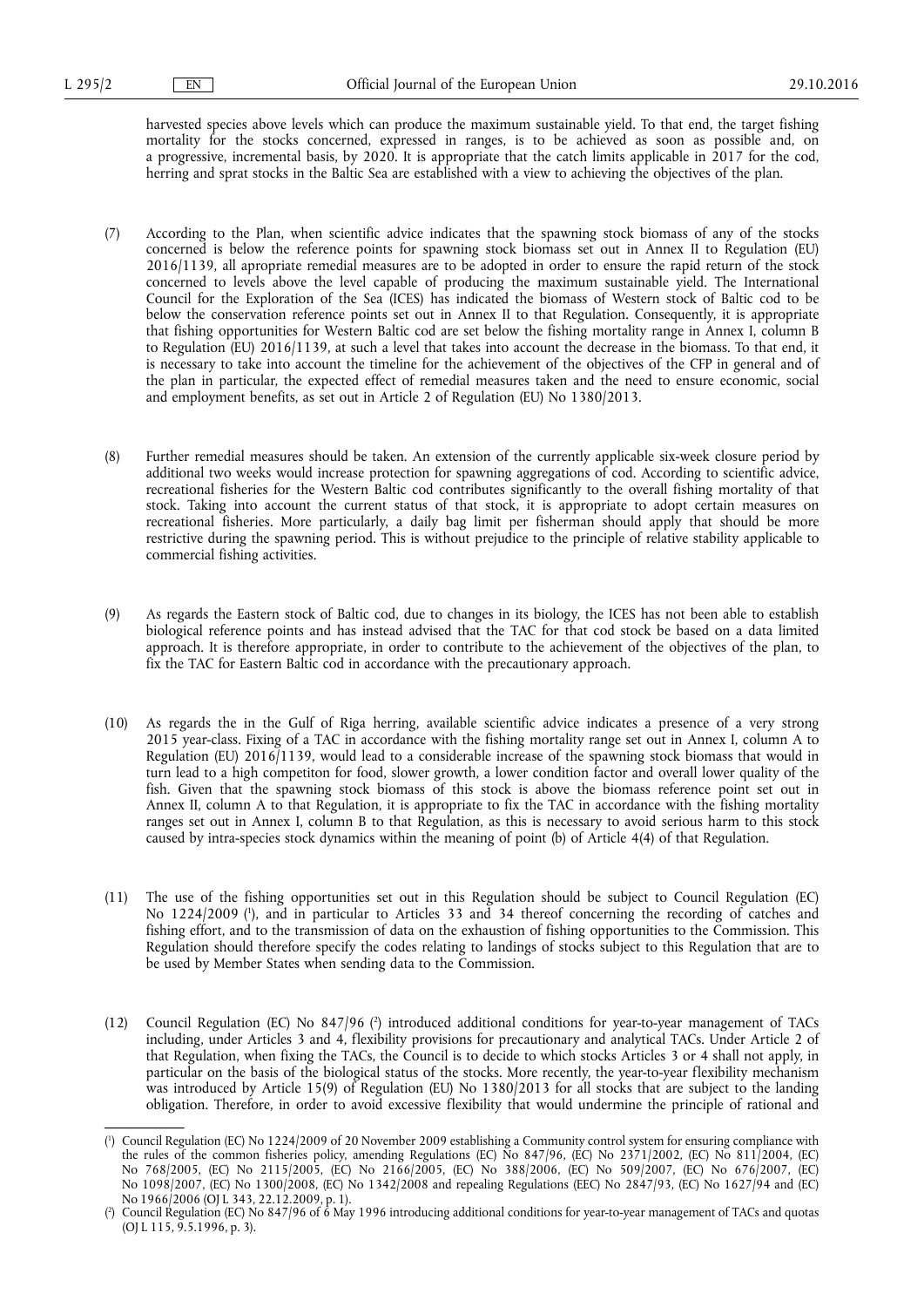responsible exploitation of living marine biological resources, hinder the achievement of the objectives of the CFP and deteriorate the biological status of the stocks, it should be established that Articles 3 and 4 of Regulation (EC) No 847/96 apply to analytical TACs only where the year-to-year flexibility provided for in Article 15(9) of Regulation (EU) No 1380/2013 is not used.

- (13) Based on new scientific advice, a preliminary TAC for Norway pout in ICES area IIIa and Union waters of ICES areas IIa and IV should be set for the period of 1 November 2016 to 31 October 2017. Therefore, Regulation (EU) 2016/72 should be amended accordingly. In order to avoid interruption of fishing activities, the provisions concerning Norway pout should apply from 1 November 2016.
- (14) In order to avoid interruption of fishing activities and to ensure the livelihoods of Union fishermen, this Regulation should apply from 1 January 2017. For reasons of urgency, this Regulation should enter into force immediately after its publication,

HAS ADOPTED THIS REGULATION:

#### CHAPTER I

#### **GENERAL PROVISIONS**

*Article 1* 

#### **Subject matter**

This Regulation fixes the fishing opportunities for certain fish stocks and groups of fish stocks in the Baltic Sea for 2017.

# *Article 2*

# **Scope**

1. This Regulation shall apply to Union fishing vessels operating in the Baltic Sea.

2. This Regulation shall also apply to recreational fisheries where they are expressly referred to in the relevant provisions.

# *Article 3*

#### **Definitions**

For the purposes of this Regulation, the defintions referred to in Article 4 of Regulation (EU) No 1380/2013 apply. In addition, the following definitions apply:

- (1) 'subdivision' means an ICES subdivision of the Baltic Sea as defined in Annex I to Council Regulation (EC) No 2187/2005 ( 1 );
- (2) 'total allowable catch' (TAC) means the quantity of each stock that can be caught over the period of a year;

<sup>(</sup> 1 ) Council Regulation (EC) No 2187/2005 of 21 December 2005 for the conservation of fishery resources through technical measures in the Baltic Sea, the Belts and the Sound, amending Regulation (EC) No 1434/98 and repealing Regulation (EC) No 88/98 (OJ L 349, 31.12.2005, p. 1).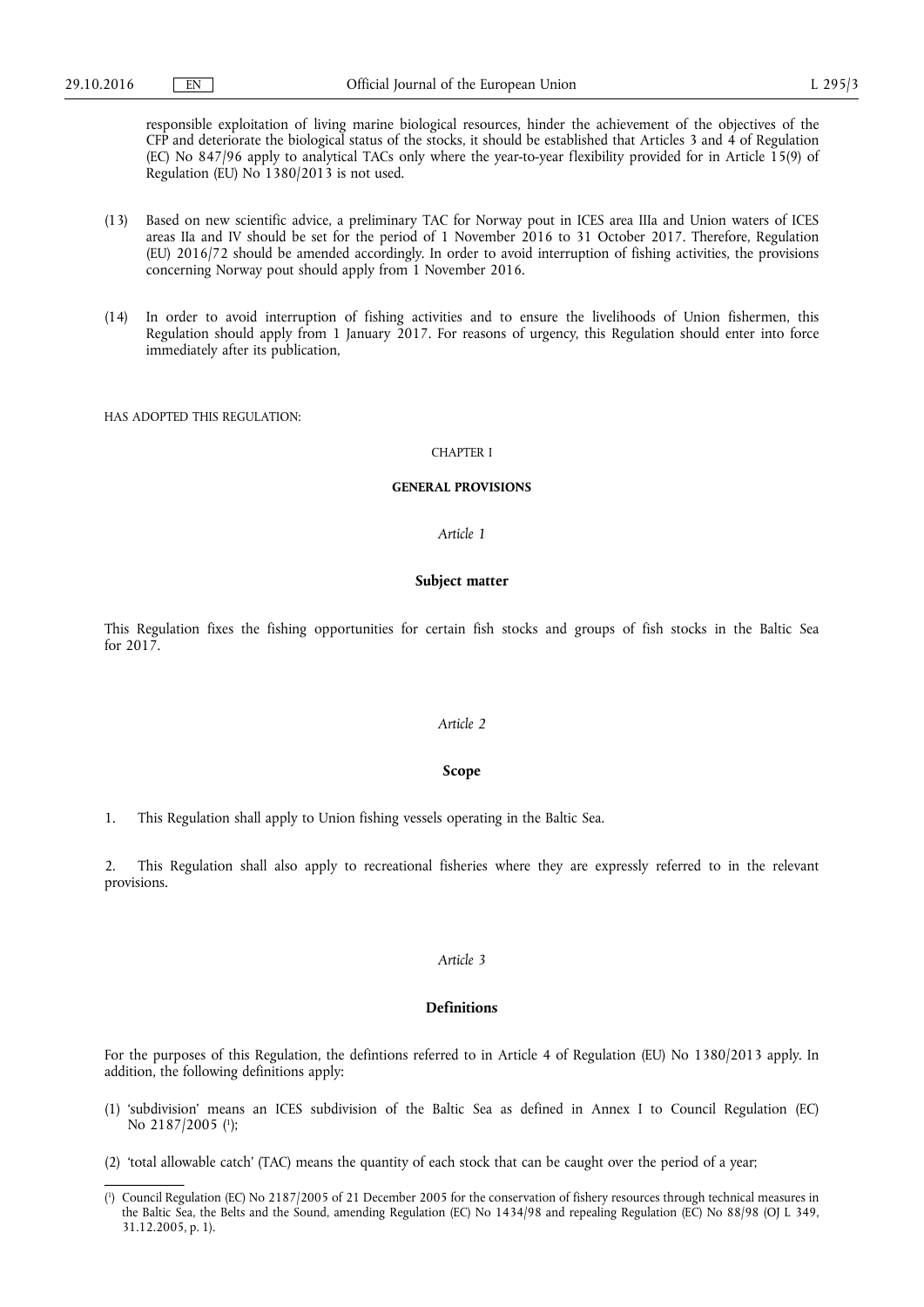(3) 'quota' means a proportion of the TAC allocated to the Union, a Member State or a third country;

(4) 'recreational fisheries' means non-commercial fishing activities exploiting marine biological resources such as for recreation, tourism or sport.

#### CHAPTER II

#### **FISHING OPPORTUNITIES**

#### *Article 4*

# **TACs and allocations**

The TACs, the quotas and the conditions functionally linked thereto, where appropriate, are set out in the Annex.

# *Article 5*

#### **Special provisions on allocations of fishing opportunities**

The allocation of fishing opportunities among Member States, as set out in this Regulation, shall be without prejudice to:

- (a) exchanges made pursuant to Article 16(8) of Regulation (EU) No 1380/2013;
- (b) deductions and reallocations made pursuant to Article 37 of Regulation (EC) No 1224/2009;
- (c) additional landings allowed under Article 3 of Regulation (EC) No 847/96 or under Article 15(9) of Regulation (EU) No 1380/2013;
- (d) quantities withheld in accordance with Article 4 of Regulation (EC) No 847/96 or transferred under Article 15(9) of Regulation (EU) No 1380/2013;
- (e) deductions made pursuant to Articles 105 and 107 of Regulation (EC) No 1224/2009.

### *Article 6*

#### **Conditions for landing catches and by-catches**

1. Catches of species which are subject to catch limits and which have been caught in fisheries specified in Article 15(1) of Regulation (EU) No 1380/2013 are subject to the landing obligation, as established in that Article.

2. The stocks of non-target species within the safe biological limits referred to in Article 15(8) of Regulation (EU) No 1380/2013 are identified in the Annex of this Regulation for the purpose of the derogation from the obligation to count catches against the relevant quota provided for in that Article.

# *Article 7*

# **Measures on recreational fisheries for cod in subdivisions 22-24**

1. In recreational fisheries, no more than five specimens of cod may be retained per fisherman per day in subdivisions 22-24.

2. By derogation from paragraph 1, no more than three specimens of cod may be retained per fisherman per day in subdivisions 22-24 in the period from 1 February 2017 to 31 March 2017.

3. Paragraphs 1 and 2 are without prejudice to more stringent national measures.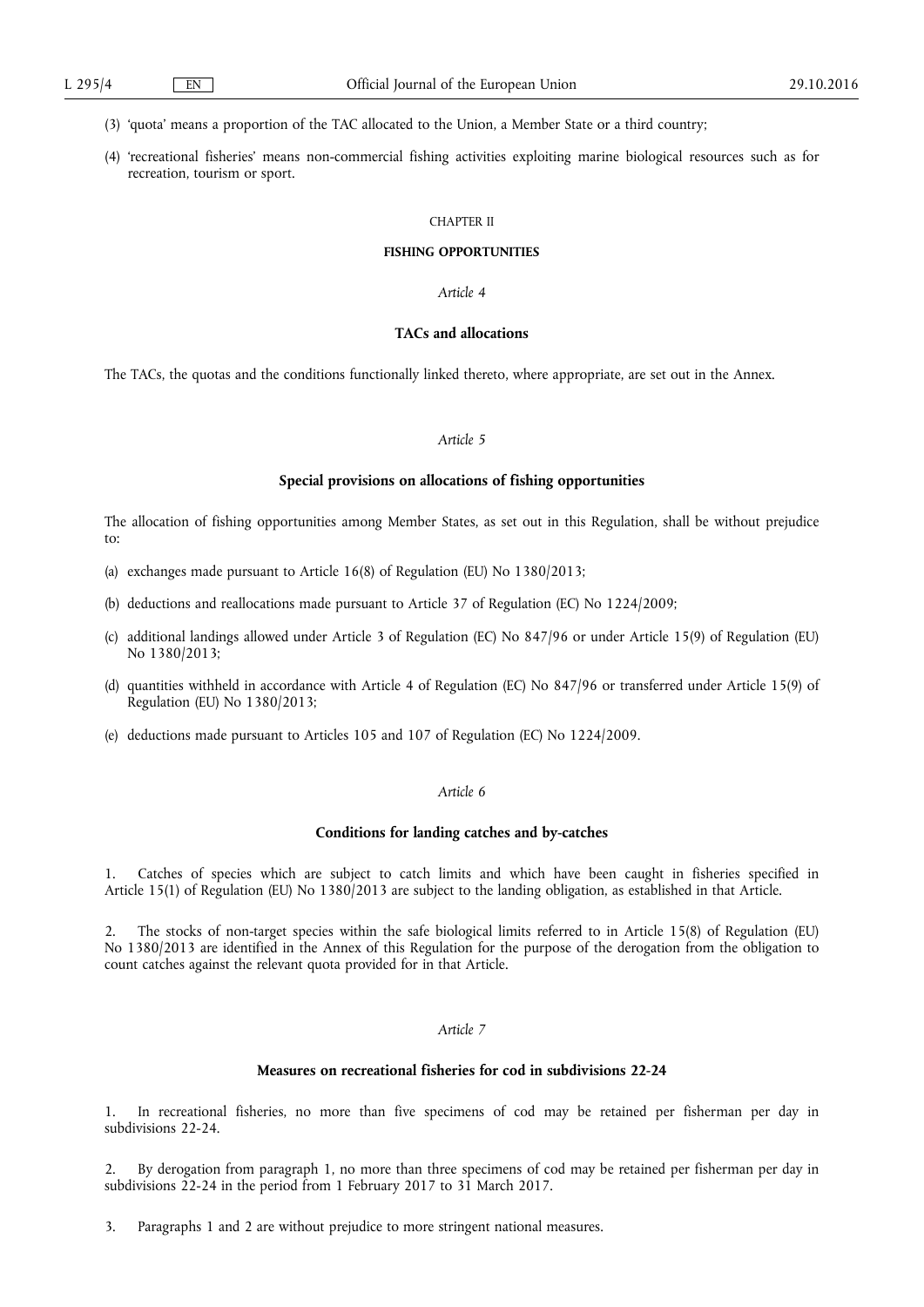CHAPTER III

#### **FINAL PROVISIONS**

# *Article 8*

#### **Data transmission**

When, pursuant to Articles 33 and 34 of Regulation (EC) No 1224/2009, Member States send data relating to quantities of stocks caught or landed to the Commission, they shall use the stock codes set out in the Annex to this Regulation.

# *Article 9*

# **Flexibility**

1. Except where specified otherwise in the Annex to this Regulation, Article 3 of Regulation (EC) No 847/96 shall apply to stocks subject to precautionary TACs and Article 3(2) and (3) and Article 4 of that Regulation shall apply to stocks subject to an analytical TAC.

2. Article 3(2) and (3) and Article 4 of Regulation (EC) No 847/96 shall not apply where a Member State uses the year-to-year flexibility provided for in Article 15(9) of Regulation (EU) No 1380/2013.

#### *Article 10*

#### **Amendment to Regulation (EU) 2016/72**

In Annex IA to Regulation (EU) 2016/72, the entry for Norway pout in IIIa and Union waters of IIa and IV is replaced by the following:

| Species:        | Norway pout and associated by-catches<br>Trisopterus esmarkii |                     | Zone: | IIIa; Union waters of IIa and IV<br>(NOP/2A3A4.)          |
|-----------------|---------------------------------------------------------------|---------------------|-------|-----------------------------------------------------------|
| Year            | 2016                                                          | 2017                |       |                                                           |
| Denmark         | 128 880 $(1)$ $(3)$                                           | 99 907 (1) (6)      |       |                                                           |
| Germany         | 25 (1) (2) (3)                                                | 19 (1) (2) (6)      |       |                                                           |
| The Netherlands | 95 (1) (2) (3)                                                | 74 (1) (2) (6)      |       |                                                           |
| Union           | 129 000 $(1)$ $(3)$                                           | 100 000 $(1)$ $(6)$ |       |                                                           |
| Norway          | 15 000 $(4)$                                                  |                     |       |                                                           |
| Faroe Islands   | 6 000 $(5)$                                                   |                     |       |                                                           |
| <b>TAC</b>      | Not relevant                                                  | Not relevant        |       | Analytical TAC                                            |
|                 |                                                               |                     |       | Article 3 of Regulation (EC) No 847/96<br>shall not apply |
|                 |                                                               |                     |       | Article 4 of Regulation (EC) No 847/96                    |

shall not apply

<sup>(</sup> 1) Without prejudice to the landing obligation, catches of whiting may be counted against up to 5 % of the quota (OT2/\*2A3A4), provided that not more than 9 % in total of this quota for Norway pout is accounted for by these catches and by-catches of those species that are accounted for under Article 15(8) of Regulation (EU) No 1380/2013.

<sup>(</sup> 2) Quota may be fished in Union waters of ICES zones IIa, IIIa and IV only.

<sup>(</sup> 3) Union quota may only be fished from 1 January to 31 October 2016.

 $(4)$ 4) A sorting grid shall be used.

 $(5)$ 5) A sorting grid shall be used. Includes a maximum of 15 % of unavoidable by-catches (NOP/\*2A3A4), to be counted against this quota.

 $(6)$ Union quota may be fished from 1 November 2016 to 31 October 2017.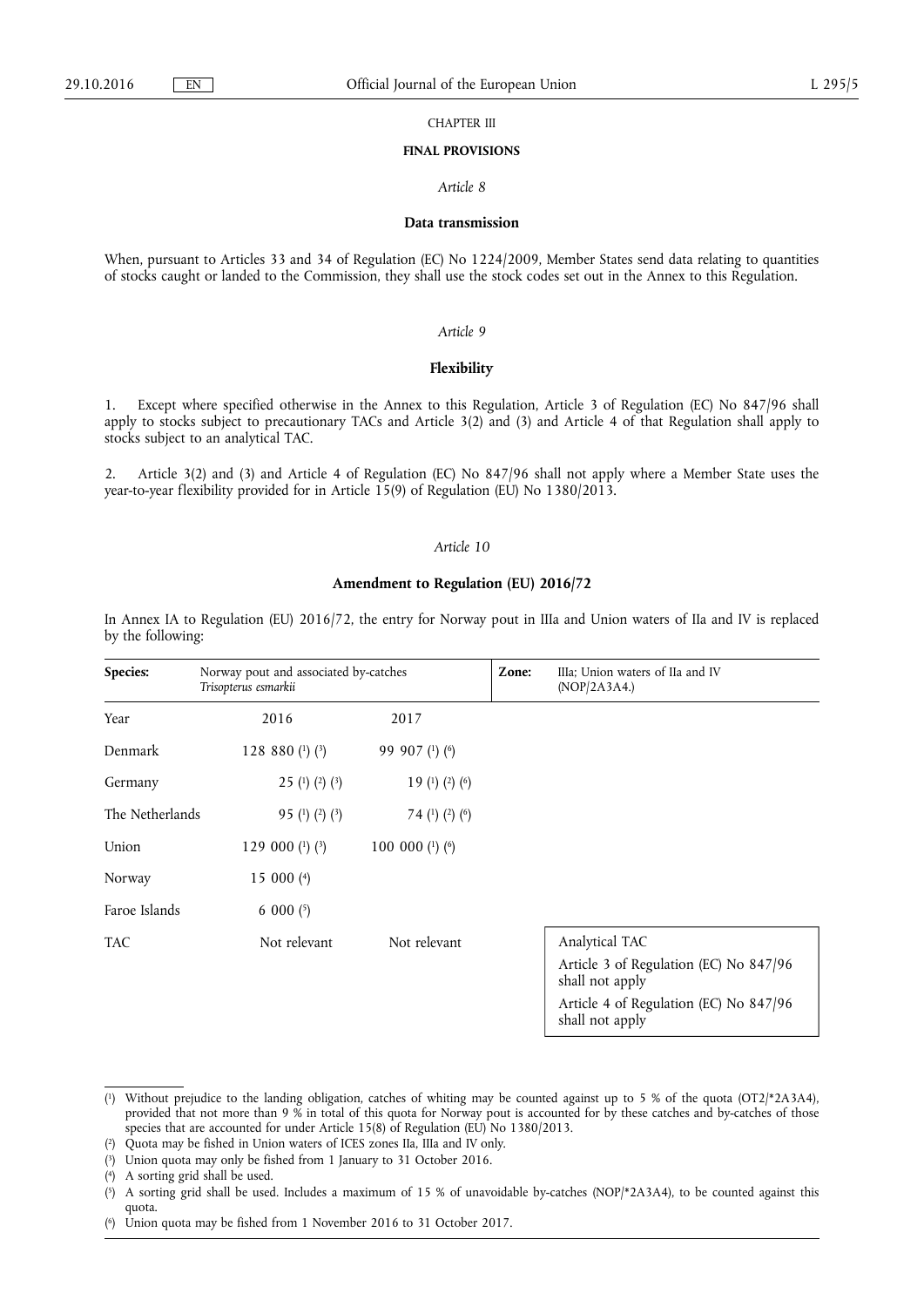*Article 11* 

# **Entry into force**

This Regulation shall enter into force on the day of its publication in the *Official Journal of the European Union*.

It shall apply from 1 January 2017, with the exception of Article 10 which shall apply from 1 November 2016.

This Regulation shall be binding in its entirety and directly applicable in all Member States.

Done at Brussels, 28 October 2016.

*For the Council The President*  M. LAJČÁK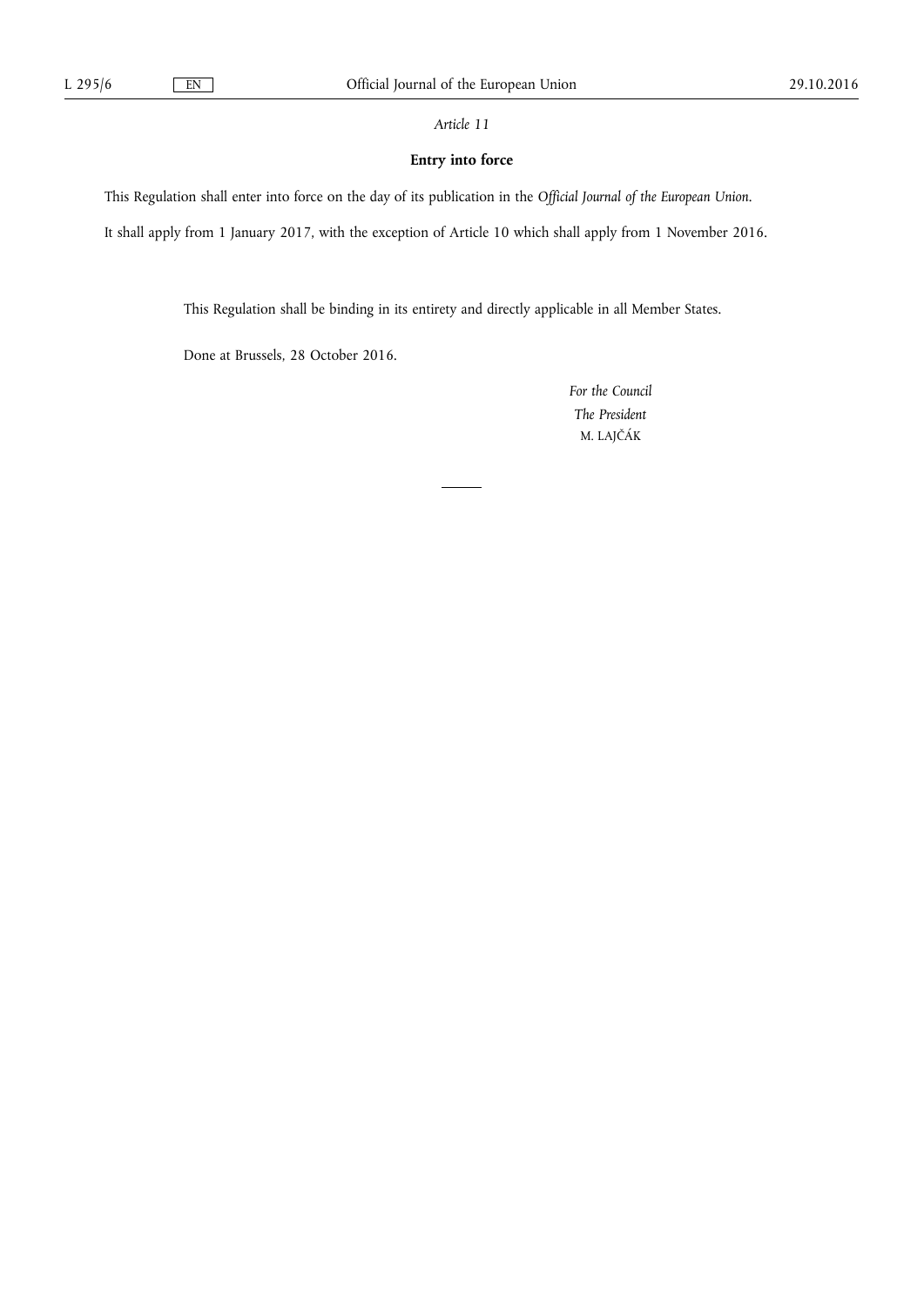# *ANNEX*

# **TACs APPLICABLE TO UNION FISHING VESSELS IN AREAS WHERE TACs EXIST BY SPECIES AND BY AREA**

The following tables set out the TACs and quotas (in tonnes live weight, except where otherwise specified) by stock, and conditions functionally linked thereto.

The references to fishing zones are references to ICES zones, unless otherwise specified.

The fish stocks are referred to using the alphabetical order of the Latin names of the species.

For the purposes of this Regulation, the following comparative table of Latin names and common names is provided:

|                       | Scientific name            | Alpha-3 code | Common name                        |  |
|-----------------------|----------------------------|--------------|------------------------------------|--|
| Clupea harengus       |                            | <b>HER</b>   | Herring                            |  |
| Gadus morhua          |                            | <b>COD</b>   | Cod                                |  |
| Pleuronectes platessa |                            | PLE          | Plaice                             |  |
| Salmo salar           |                            | <b>SAL</b>   | Atlantic salmon                    |  |
| Sprattus sprattus     |                            | <b>SPR</b>   | Sprat                              |  |
|                       |                            |              |                                    |  |
| Species:              | Herring<br>Clupea harengus | Zone:        | Subdivisions 30-31<br>(HER/30/31.) |  |

|            | Clupea harengus | (HER/30/31.)   |
|------------|-----------------|----------------|
| Finland    | 115 599         |                |
| Sweden     | 25 399          |                |
| Union      | 140 998         |                |
| <b>TAC</b> | 140 998         | Analytical TAC |

| Species:   | Herring<br>Clupea harengus | Zone: | Subdivisions 22-24<br>$(HER/3BC+24)$                                 |
|------------|----------------------------|-------|----------------------------------------------------------------------|
| Denmark    | 3 9 8 1                    |       |                                                                      |
| Germany    | 15 670                     |       |                                                                      |
| Finland    | 2                          |       |                                                                      |
| Poland     | 3695                       |       |                                                                      |
| Sweden     | 5 0 5 3                    |       |                                                                      |
| Union      | 28 401                     |       |                                                                      |
| <b>TAC</b> | 28 401                     |       | Analytical TAC                                                       |
|            |                            |       | Article 3(2) and (3) of Regulation (EC)<br>No 847/96 shall not apply |
|            |                            |       | Article 4 of Regulation (EC) No 847/96 shall<br>not apply            |
|            |                            |       | Article 6(2) of this Regulation shall apply                          |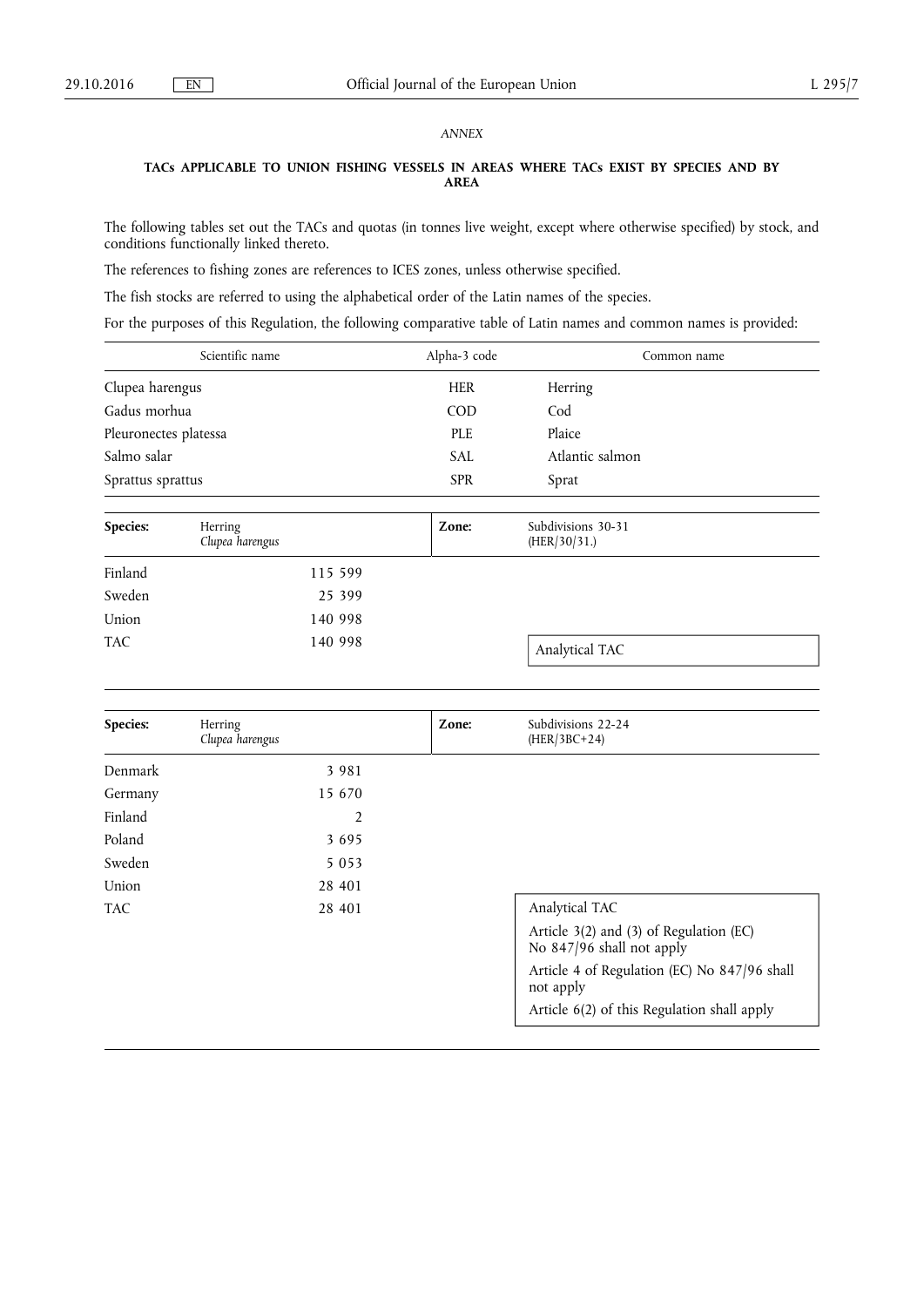| Species:   | Herring<br>Clupea harengus | Zone: | Union waters of Subdivisions 25-27, 28.2, 29 and 32<br>(HER/3D-R30) |
|------------|----------------------------|-------|---------------------------------------------------------------------|
| Denmark    | 4 2 0 5                    |       |                                                                     |
| Germany    | 1 1 1 5                    |       |                                                                     |
| Estonia    | 21 473                     |       |                                                                     |
| Finland    | 41 914                     |       |                                                                     |
| Latvia     | 5 2 9 9                    |       |                                                                     |
| Lithuania  | 5 5 8 0                    |       |                                                                     |
| Poland     | 47 618                     |       |                                                                     |
| Sweden     | 63 925                     |       |                                                                     |
| Union      | 191 129                    |       |                                                                     |
| <b>TAC</b> | Not relevant               |       | Analytical TAC<br>Article 6(2) of this Regulation shall apply       |

| Species: | Herring<br>Clupea harengus | Zone: | Subdivision 28.1<br>(HER/03D.RG)                              |
|----------|----------------------------|-------|---------------------------------------------------------------|
| Estonia  | 14 350                     |       |                                                               |
| Latvia   | 16 724                     |       |                                                               |
| Union    | 31 074                     |       |                                                               |
| TAC.     | 31 074                     |       | Analytical TAC<br>Article 6(2) of this Regulation shall apply |

| <b>Species</b> | Cod<br>Gadus morhua | Zone: | Union waters of Subdivisions 25-32<br>(COD/3DX32.)                   |
|----------------|---------------------|-------|----------------------------------------------------------------------|
| Denmark        | 7 0 8 9             |       |                                                                      |
| Germany        | 2 8 2 0             |       |                                                                      |
| Estonia        | 691                 |       |                                                                      |
| Finland        | 542                 |       |                                                                      |
| Latvia         | 2 6 3 6             |       |                                                                      |
| Lithuania      | 1 7 3 6             |       |                                                                      |
| Poland         | 8 1 6 1             |       |                                                                      |
| Sweden         | 7 1 8 2             |       |                                                                      |
| Union          | 30 857              |       |                                                                      |
| <b>TAC</b>     | Not relevant        |       | Precautionary TAC                                                    |
|                |                     |       | Article 3(2) and (3) of Regulation (EC)<br>No 847/96 shall not apply |
|                |                     |       | Article 4 of Regulation (EC) No 847/96 shall<br>not apply            |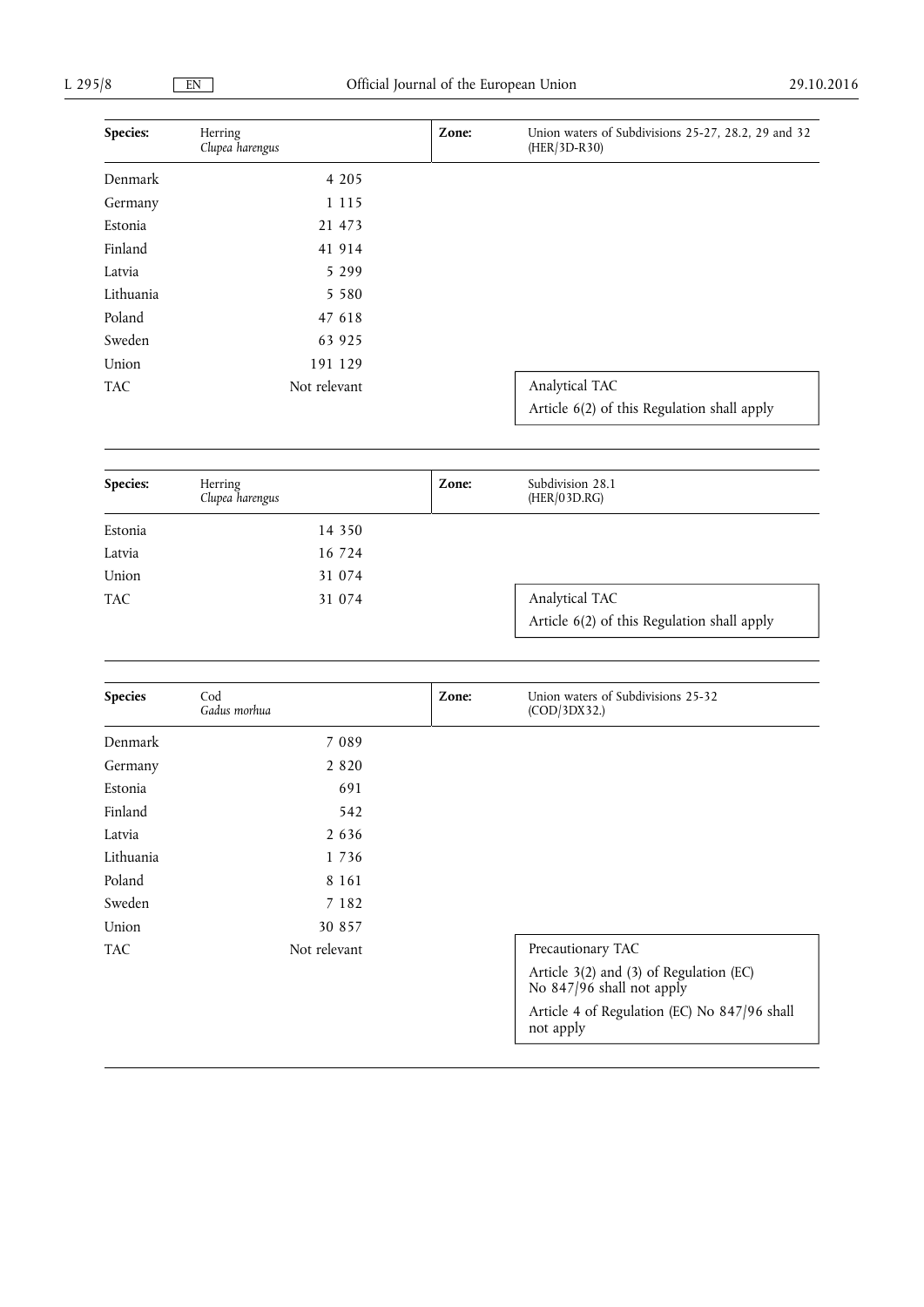| Species:   | Cod<br>Gadus morhua | Zone: | Subdivisions 22-24<br>$(COD/3BC+24)$                                 |
|------------|---------------------|-------|----------------------------------------------------------------------|
| Denmark    | 2 4 4 4             |       |                                                                      |
| Germany    | 1 194               |       |                                                                      |
| Estonia    | 54                  |       |                                                                      |
| Finland    | 48                  |       |                                                                      |
| Latvia     | 202                 |       |                                                                      |
| Lithuania  | 131                 |       |                                                                      |
| Poland     | 654                 |       |                                                                      |
| Sweden     | 870                 |       |                                                                      |
| Union      | 5 5 9 7             |       |                                                                      |
| <b>TAC</b> | 5 5 9 7 $(1)$       |       | Analytical TAC                                                       |
|            |                     |       | Article 3(2) and (3) of Regulation (EC)<br>No 847/96 shall not apply |
|            |                     |       | Article 4 of Regulation (EC) No 847/96 shall<br>not apply            |

( 1) This quota may be fished from 1 January to 31 January 2017 and from 1 April to 31 December 2017.

| Species:   | Plaice<br>Pleuronectes platessa | Zone: | Union waters of Subdivisions 22-32<br>$(PLE/3BCD-C)$ |
|------------|---------------------------------|-------|------------------------------------------------------|
| Denmark    | 5 6 3 2                         |       |                                                      |
| Germany    | 626                             |       |                                                      |
| Poland     | 1 1 7 9                         |       |                                                      |
| Sweden     | 425                             |       |                                                      |
| Union      | 7 8 6 2                         |       |                                                      |
| <b>TAC</b> | 7 8 6 2                         |       | Analytical TAC                                       |

| Species:  | Atlantic salmon<br>Salmo salar | Zone: | Union waters of Subdivisions 22-31<br>$(SAL/3BCD-F)$                 |
|-----------|--------------------------------|-------|----------------------------------------------------------------------|
| Denmark   | $19879$ <sup>(1)</sup>         |       |                                                                      |
| Germany   | $2\;212\;$ <sup>(1)</sup>      |       |                                                                      |
| Estonia   | $2020$ (1)                     |       |                                                                      |
| Finland   | 24 787 (1)                     |       |                                                                      |
| Latvia    | 12 644 $($ 1 $)$               |       |                                                                      |
| Lithuania | $1486$ <sup>(1)</sup>          |       |                                                                      |
| Poland    | $6030$ (1)                     |       |                                                                      |
| Sweden    | 26 870 (1)                     |       |                                                                      |
| Union     | 95 928 (1)                     |       |                                                                      |
| TAC.      | Not relevant                   |       | Analytical TAC                                                       |
|           |                                |       | Article 3(2) and (3) of Regulation (EC)<br>No 847/96 shall not apply |
|           |                                |       | Article 4 of Regulation (EC) No 847/96 shall<br>not apply            |

# ( 1) Expressed by number of individual fish.